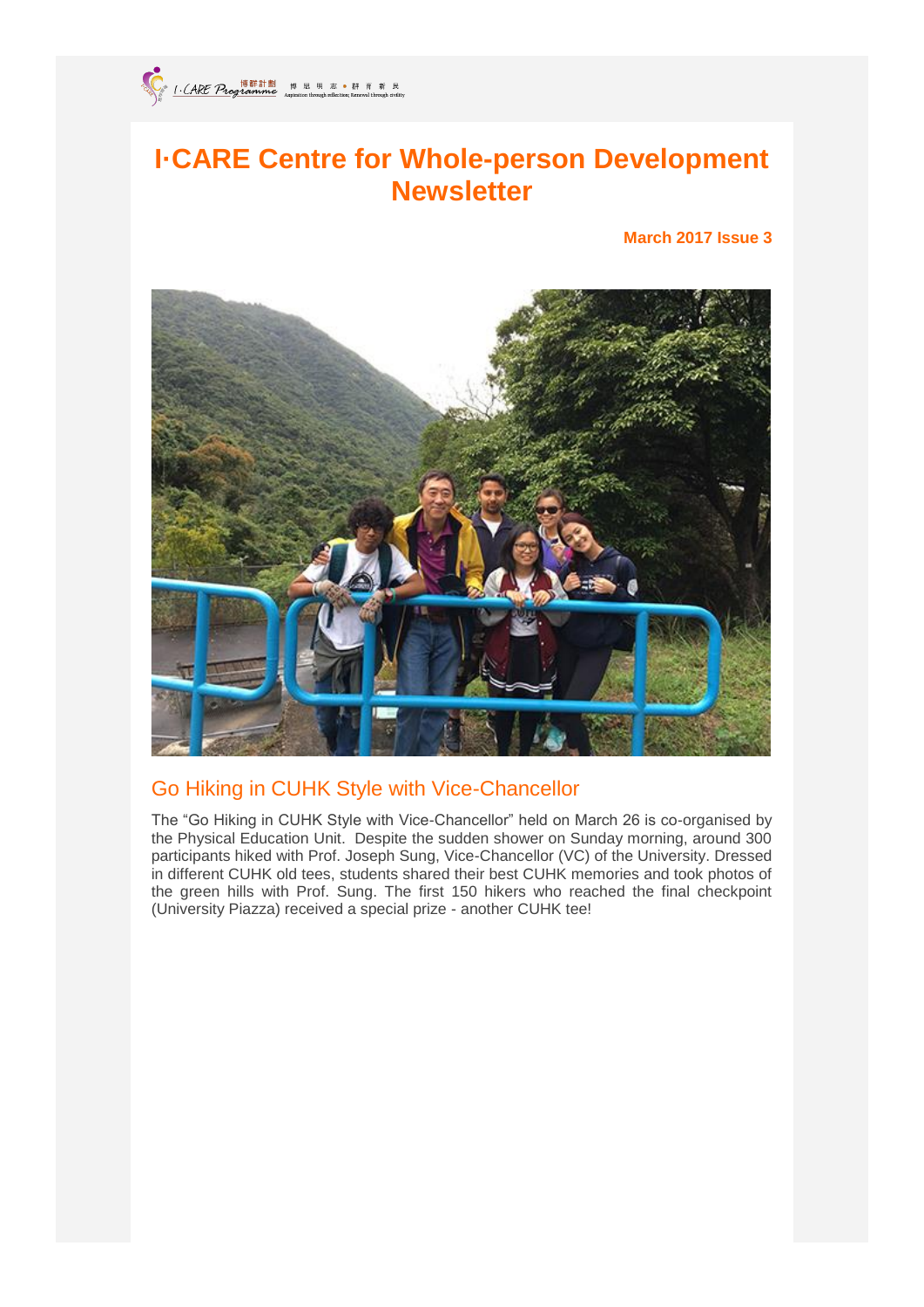

# Wonderful memories of I‧CARE Film Festival

Successfully ended on March 30, the I‧CARE Film Festival has drawn over 9000 audiences. A total of 23 films from around the world and of various genres, ranging from classic to contemporary, were screened in the campus during the four-week event from 6 to 30 March. Did you attend any of them?

The local classic movie, Comrades: Almost a Love Story, was showcased in the New Asia Concourse as the opening movie of the Film Festival. Peter Chan, director of the movie, was invited to join the post-screening session to share his ideas behind the movie. Whereas Mad World, a new Hong Kong movie whose director Wong Chun has just won the Best New Director award in the 2016 Golden Horse Awards, was selected as the closing movie. The closing screening was followed by a lecture "The Future is Now" in which Wong Chun, Wong Fei-pang and Wong Siu-pong shared their reflections on Hong Kong society as local film directors.

What's more, to make the event more thought-provoking, a series of sharing sessions were organized with reference to the context of each film. Speakers included Vice-Chancellor Professor Joseph Sung, Professor Serena Jin from the Department of Translation, famous pianist Wong Ka-jeng, documentary director Connie Lo Yan-wai, veteran journalist Ching Cheong, cultural critic Leung Man-tao and Daniel Lee from the Department of Sports Science and Physical Education, also a former member of the Hong Kong Triathlon National Squad.

Following the closing screening was the overnight screening of the Before trilogy (Before Sunrise, Before Sunset and Before Midnight) at Sir Run Run Shaw Hall. A good choice for those who agree with the saying "life is but a dream".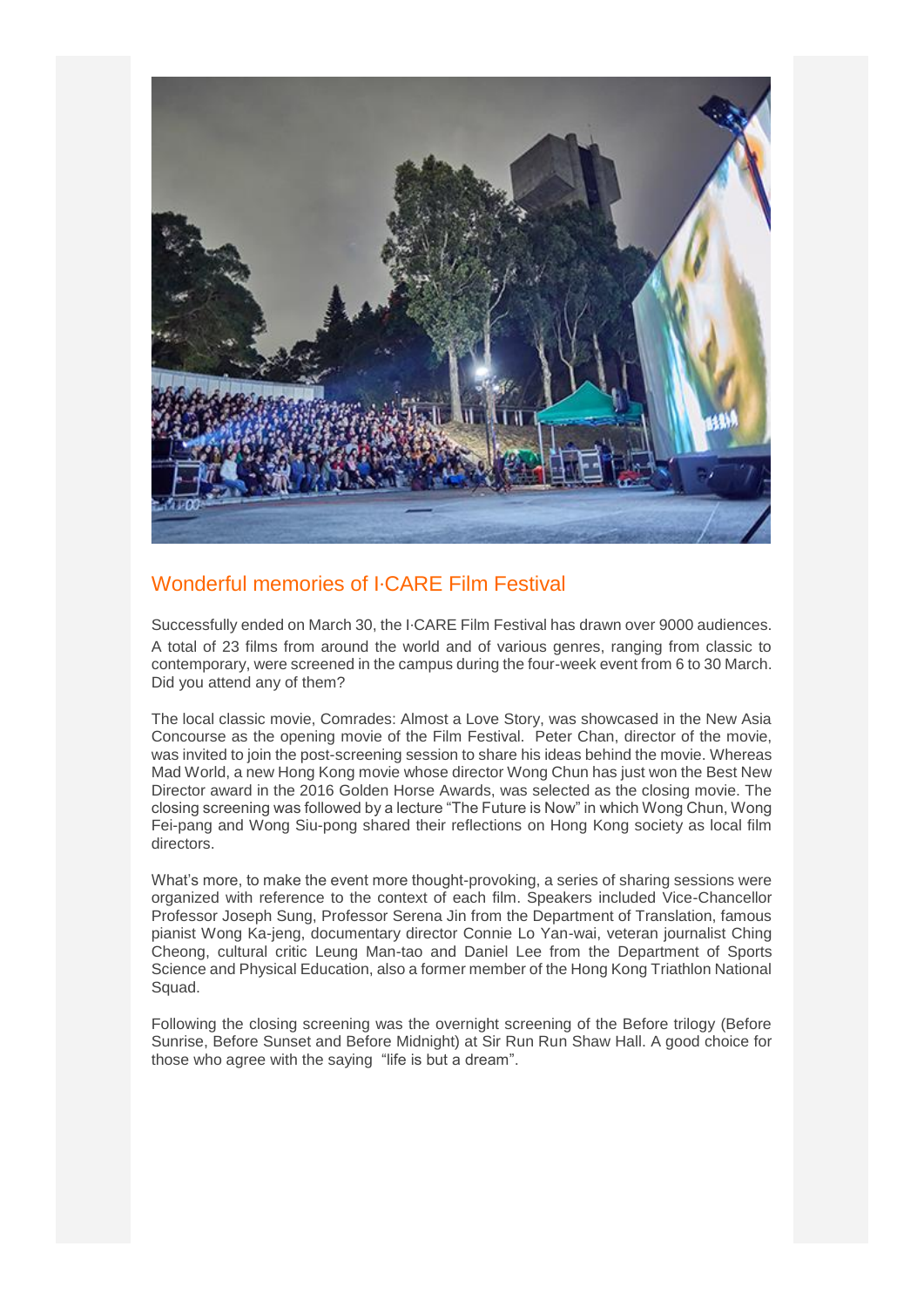

# Elderly University Experience Day

The Elderly University Experience Day bought 100 elderly members from the Northern District who had previously taken part in I·CARE service projects to experience university life at CUHK. The pinnacle of the event was the Graduation Ceremony where participants dressed in academic gown and received their graduation certificate. Held on 25 March, participants attended lectures, visited the Lake Ad Excellentiam and joined communal dining with students.

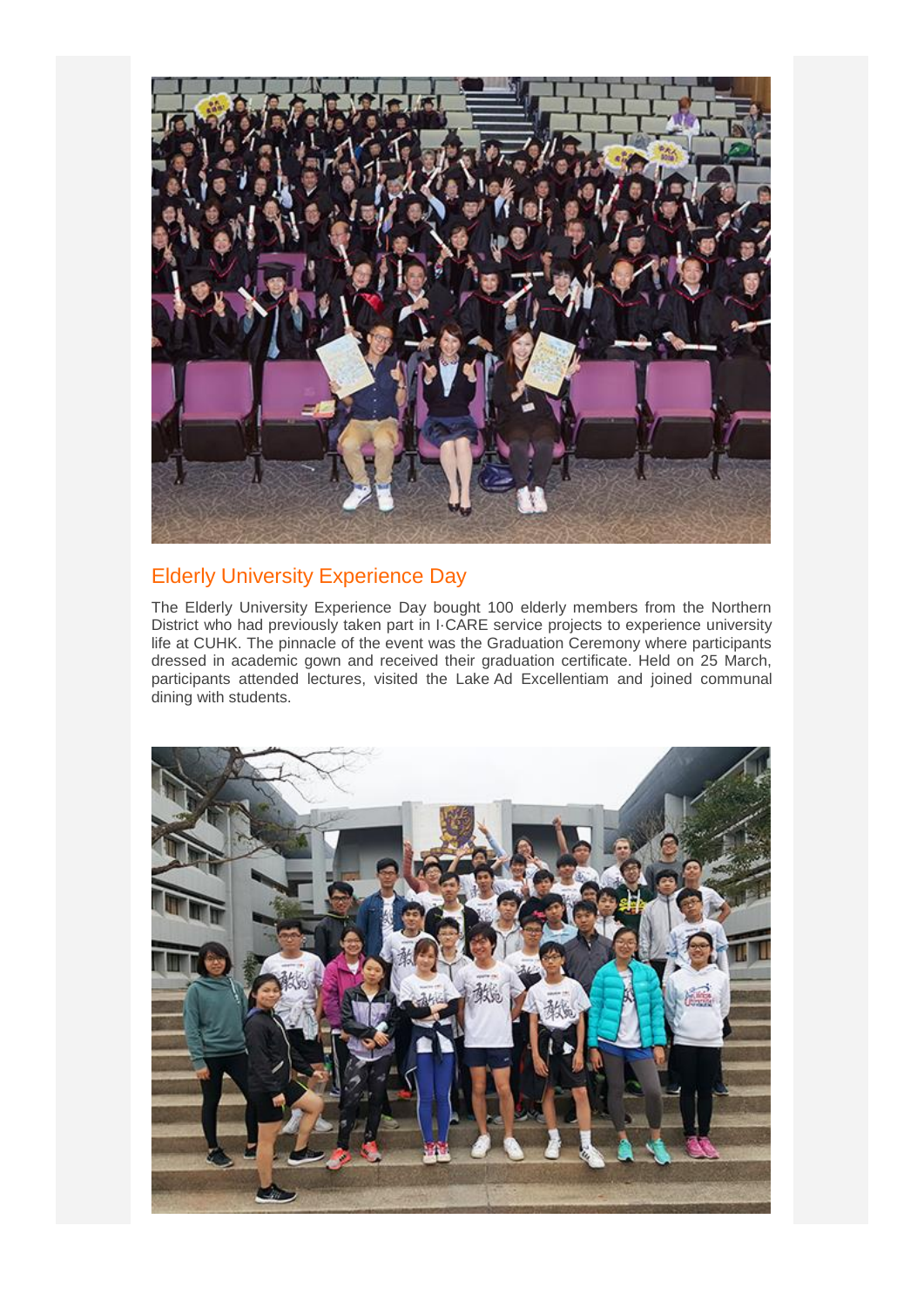#### Street Run x Mentorship

The Physical Education Unit and the I·CARE Centre for Whole-person Development has launched three pilot "Fitness x Mentorship" Schemes to promote energy and wellness two months ago. The participants from both CUHK and Lok Sin Tong Young Ko Hsiao Lin Secondary School of the Street Running Scheme are making good progress both in terms of acquiring skills for distance running and developing mutual support. They recently completed their first 10KM street run together. They ran on the beautiful CUHK campus and into the daily happenings in the Shatin district, the communities they belong. They endeavour to make running and exercising part of their daily life.



# The Face Story - I·CARE Social Service Project Showcase 2017

"I·CARE Social Service Project Showcase 2017" was held for 21 to 23 February. Eleven student teams supported by I·CARE Service Project Funding Scheme shared their service experiences around the world. With "The Face Story" being the theme, the showcase displayed the difficulties faced by people in need, such as elderly living alone, children with Attention Deficit Hyperactivity Disorder and peasants in developing countries. During the Showcase, the students also invited visitors to help build a better world.

Details of I·CARE Social Service Project Funding Scheme: [goo.gl/5bzLGL](http://www4.cuhk.edu.hk/icare/goo.gl/5bzLGL)

Enquiry: Mr. Chan (3943 3714 / [sunchan@cuhk.edu.hk\)](mailto:sunchan@cuhk.edu.hk)